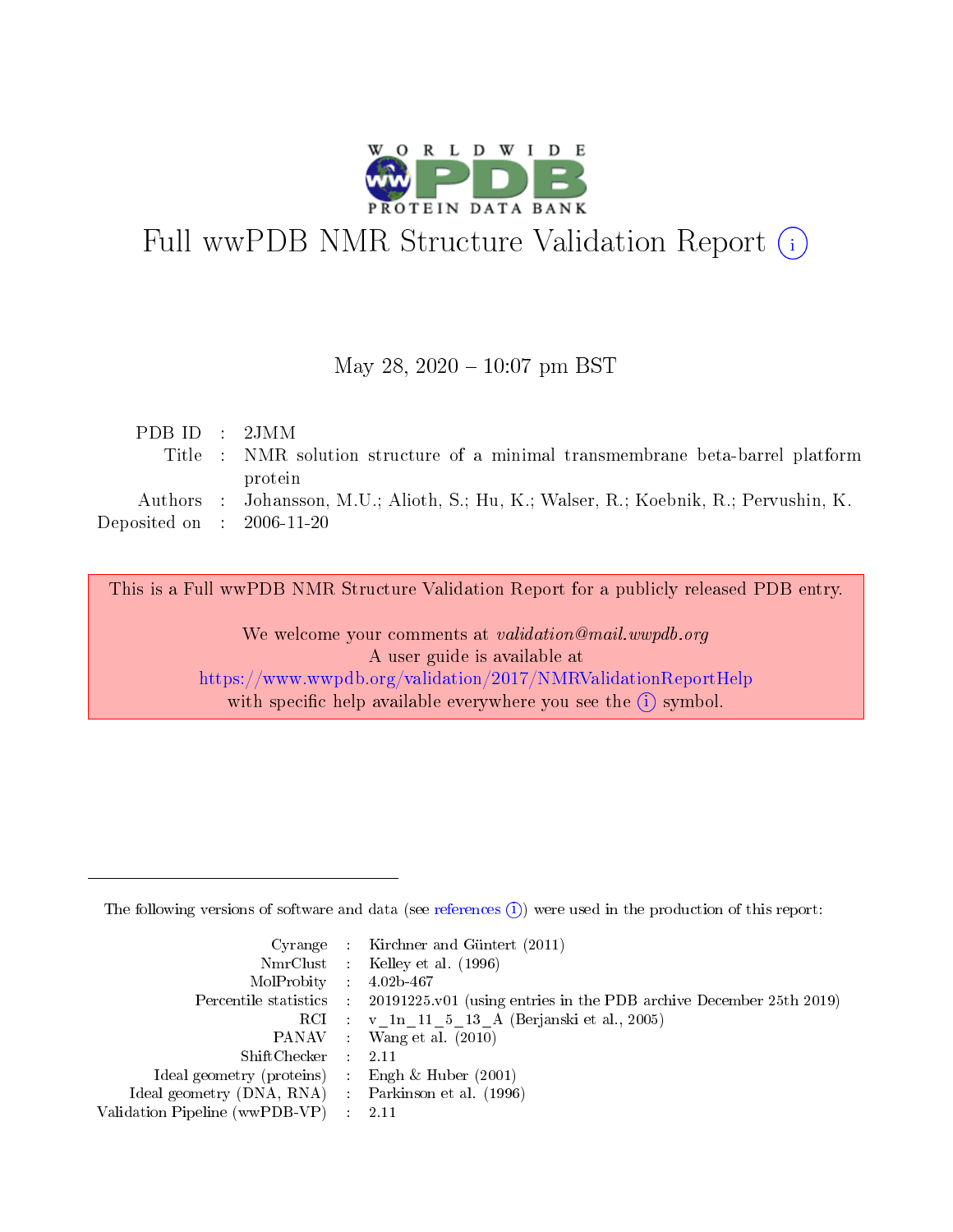# 1 [O](https://www.wwpdb.org/validation/2017/NMRValidationReportHelp#overall_quality)verall quality at a glance (i)

The following experimental techniques were used to determine the structure: SOLUTION NMR

The overall completeness of chemical shifts assignment is 29%.

Percentile scores (ranging between 0-100) for global validation metrics of the entry are shown in the following graphic. The table shows the number of entries on which the scores are based.



The table below summarises the geometric issues observed across the polymeric chains and their fit to the experimental data. The red, orange, yellow and green segments indicate the fraction of residues that contain outliers for  $>=3, 2, 1$  and 0 types of geometric quality criteria. A cyan segment indicates the fraction of residues that are not part of the well-defined cores, and a grey segment represents the fraction of residues that are not modelled. The numeric value for each fraction is indicated below the corresponding segment, with a dot representing fractions  $\epsilon = 5\%$ 

| Mol | Chain | Length | Quality of chain |     |     |
|-----|-------|--------|------------------|-----|-----|
|     | . .   | 156    | 55%              | 19% | 26% |

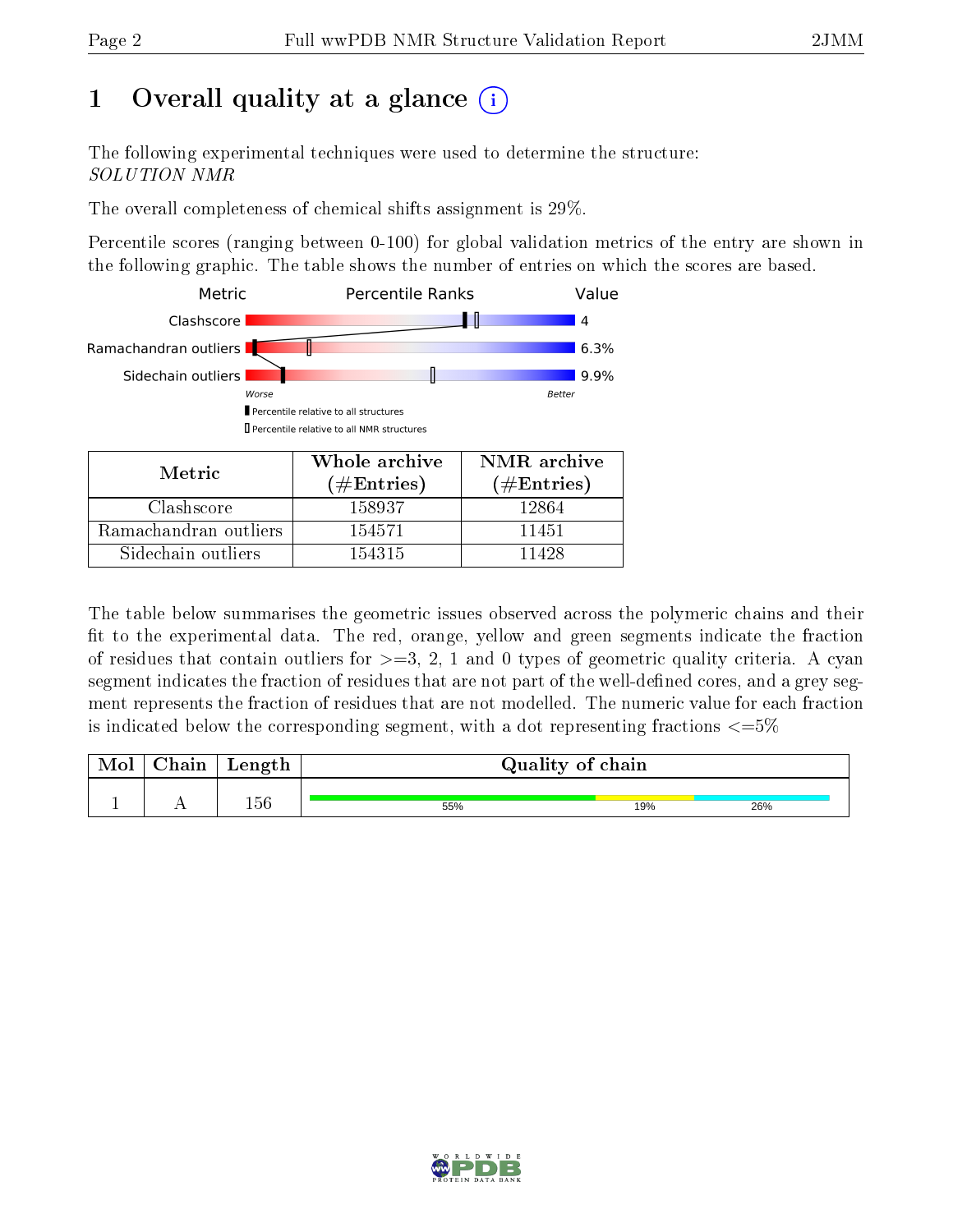# 2 Ensemble composition and analysis  $(i)$

This entry contains 10 models. Model 8 is the overall representative, medoid model (most similar to other models). The authors have identified model 1 as representative, based on the following criterion: lowest energy.

The following residues are included in the computation of the global validation metrics.

| Well-defined (core) protein residues                                                 |                               |            |      |  |  |  |  |  |  |
|--------------------------------------------------------------------------------------|-------------------------------|------------|------|--|--|--|--|--|--|
| Backbone RMSD $(A)$<br>  Medoid model  <br>Well-defined core   Residue range (total) |                               |            |      |  |  |  |  |  |  |
|                                                                                      | $A:5-A:47$                    | A:54-A:84, | 1.33 |  |  |  |  |  |  |
|                                                                                      | $A:103-A:133$ , $A:140-A:150$ |            |      |  |  |  |  |  |  |
|                                                                                      | $^{\prime}116^{\cdot}$        |            |      |  |  |  |  |  |  |

Ill-defined regions of proteins are excluded from the global statistics.

Ligands and non-protein polymers are included in the analysis.

The models can be grouped into 2 clusters and 1 single-model cluster was found.

| Cluster number        | Models        |
|-----------------------|---------------|
|                       | 1, 3, 4, 5, 9 |
|                       | 6, 7, 8, 10   |
| Single-model clusters |               |

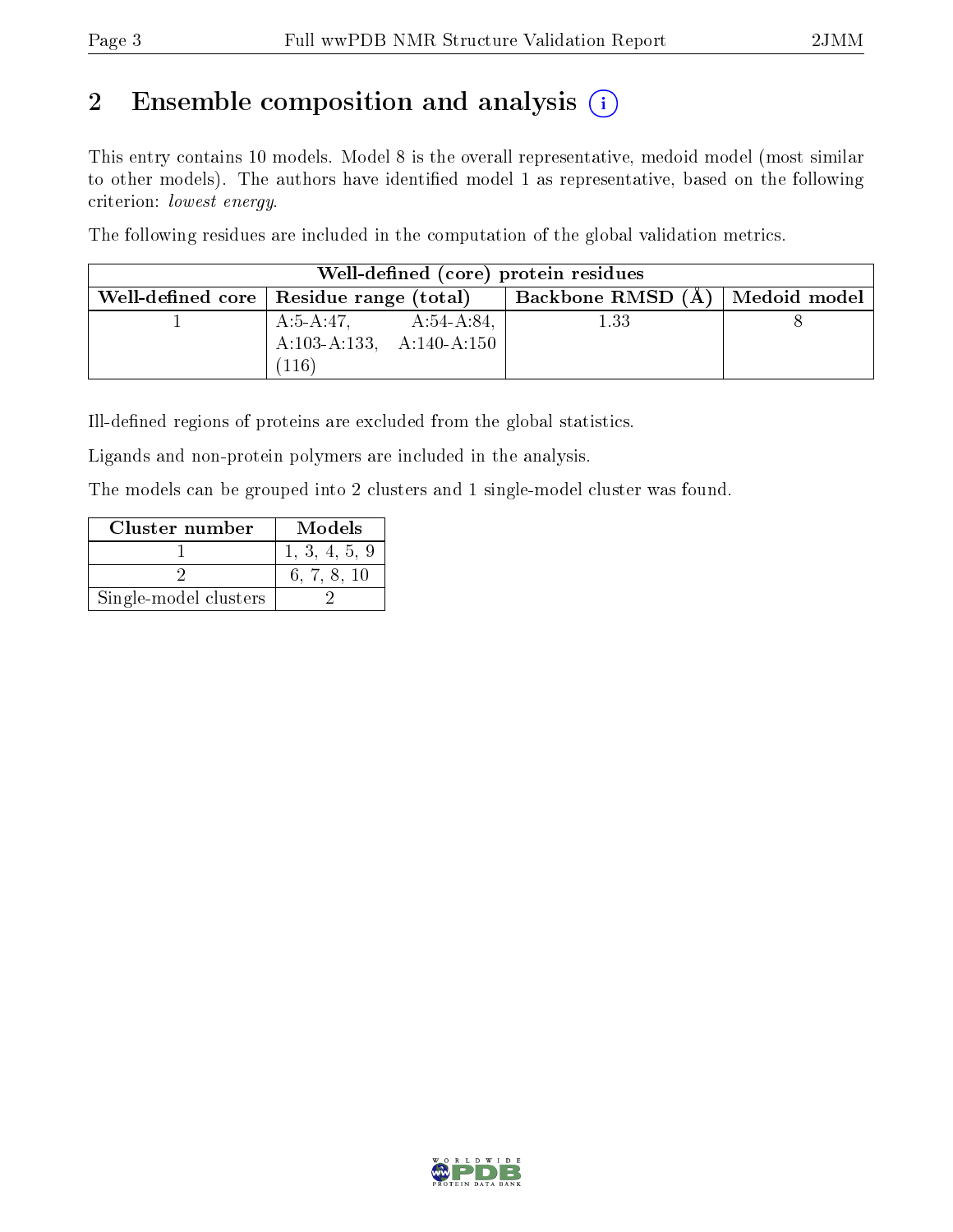# 3 Entry composition (i)

There is only 1 type of molecule in this entry. The entry contains 2372 atoms, of which 1159 are hydrogens and 0 are deuteriums.

Molecule 1 is a protein called Outer membrane protein A.

| Mol |     | Chain Residues |             | Atoms    |        |      |  |  |  |
|-----|-----|----------------|-------------|----------|--------|------|--|--|--|
|     |     |                | $\rm Total$ |          |        |      |  |  |  |
|     | 156 | 2372           |             | 765 1159 | $-211$ | -232 |  |  |  |

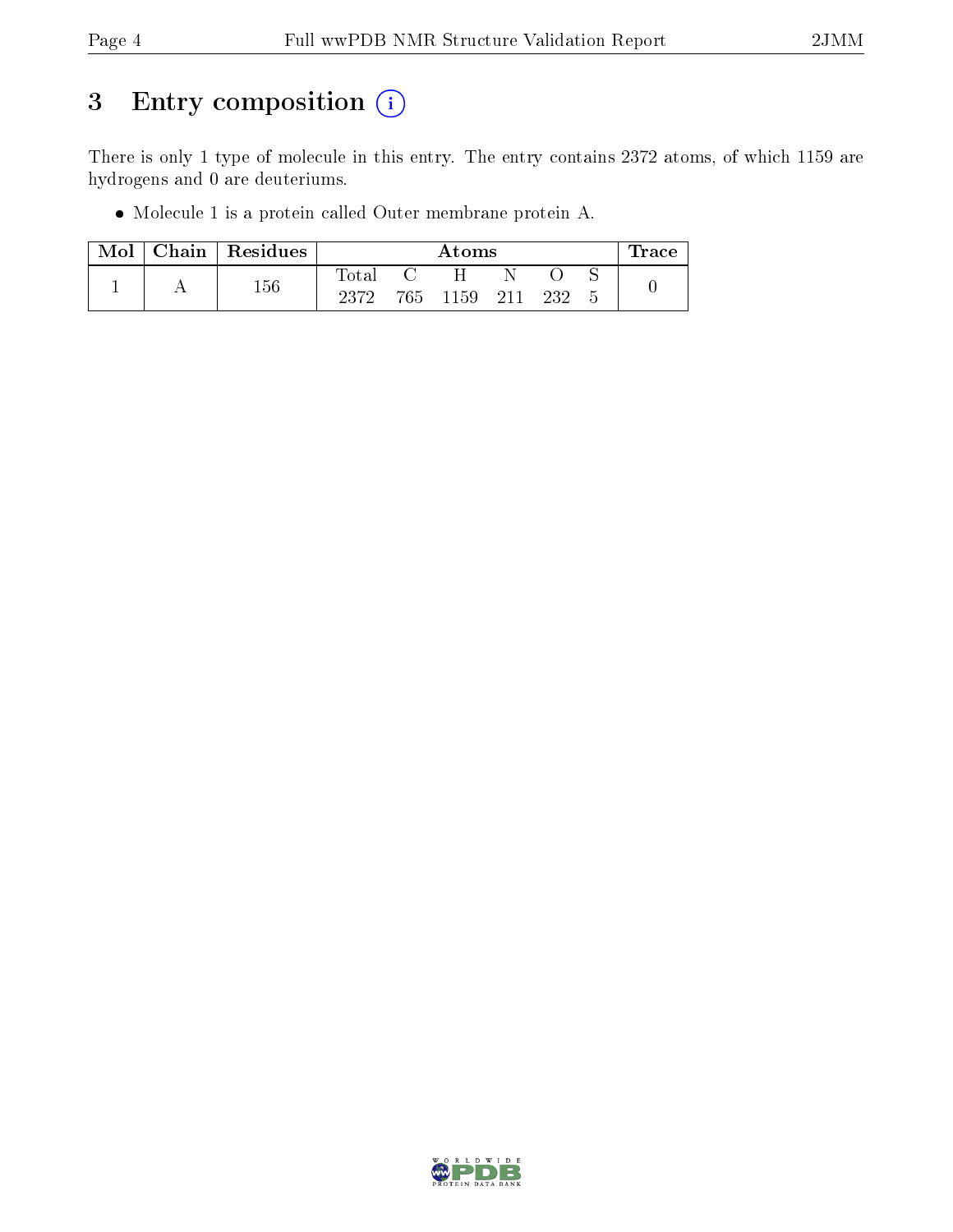# 4 Residue-property plots  $\binom{1}{1}$

## <span id="page-4-0"></span>4.1 Average score per residue in the NMR ensemble

These plots are provided for all protein, RNA and DNA chains in the entry. The first graphic is the same as shown in the summary in section 1 of this report. The second graphic shows the sequence where residues are colour-coded according to the number of geometric quality criteria for which they contain at least one outlier: green  $= 0$ , yellow  $= 1$ , orange  $= 2$  and red  $= 3$  or more. Stretches of 2 or more consecutive residues without any outliers are shown as green connectors. Residues which are classified as ill-defined in the NMR ensemble, are shown in cyan with an underline colour-coded according to the previous scheme. Residues which were present in the experimental sample, but not modelled in the final structure are shown in grey.

• Molecule 1: Outer membrane protein A



## 4.2 Scores per residue for each member of the ensemble

Colouring as in section [4.1](#page-4-0) above.

#### 4.2.1 Score per residue for model 1

• Molecule 1: Outer membrane protein A



## 4.2.2 Score per residue for model 2

• Molecule 1: Outer membrane protein A

Chain A:52% 18% 26%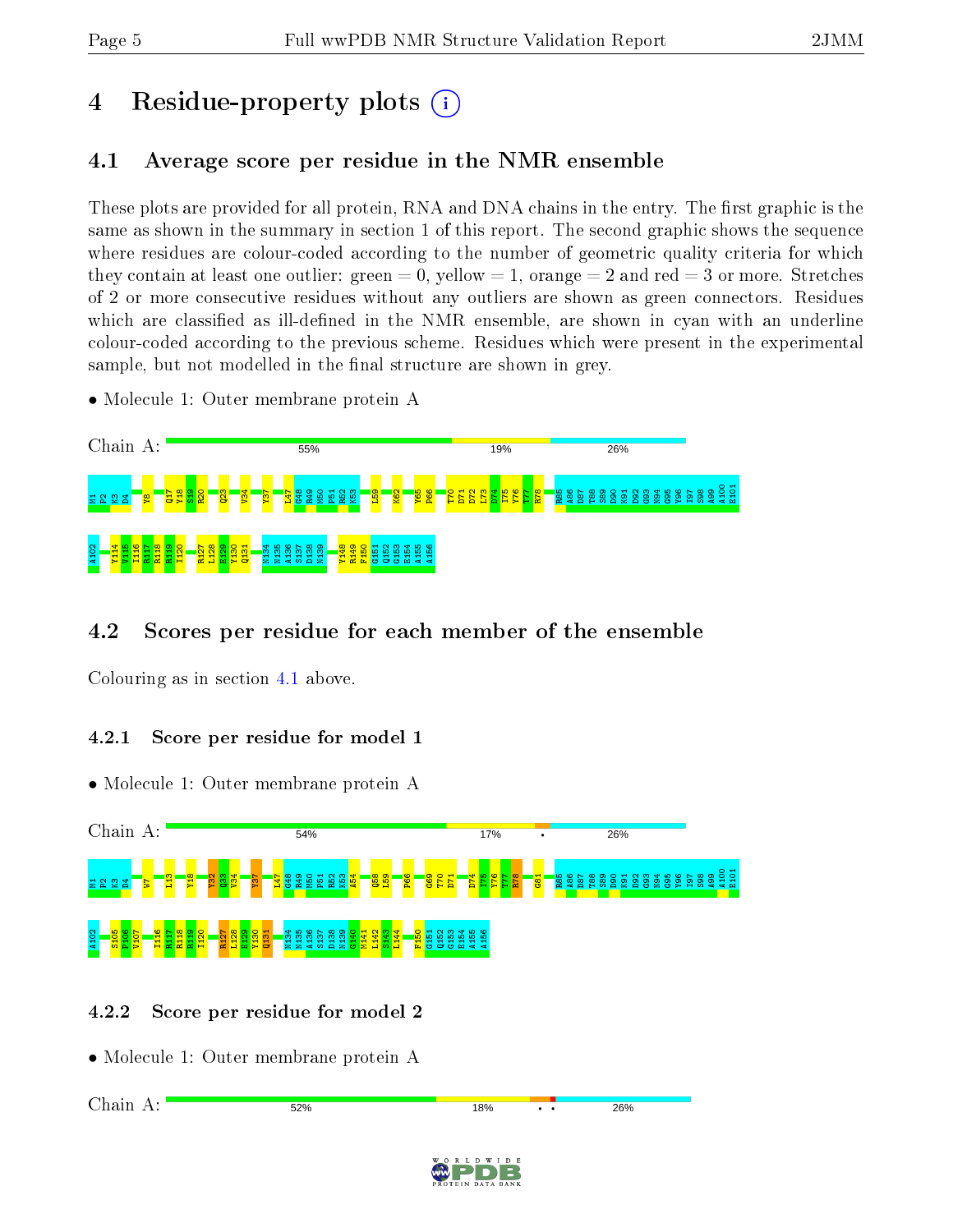# M1P2K3D4A11 K12 L13 G14 Q17 Y18 E21 N22 Q23 Q33 Y37 W46 L47 G48 R49 M50 P51 R52 K53 G56 A61 K62 P66 D71 D72 L73 D74 I75 R78 L79 W84 R85 A86 D87 T88 S89 D90 K91 D92 G93 N94 G95 Y96 I97 <mark>S98 A100 E113</mark><br>B98 B11<br>B98 B114 E1

#### 4.2.3 Score per residue for model 3

• Molecule 1: Outer membrane protein A



#### 4.2.4 Score per residue for model 4

• Molecule 1: Outer membrane protein A



4.2.5 Score per residue for model 5

• Molecule 1: Outer membrane protein A



#### 4.2.6 Score per residue for model 6

• Molecule 1: Outer membrane protein A

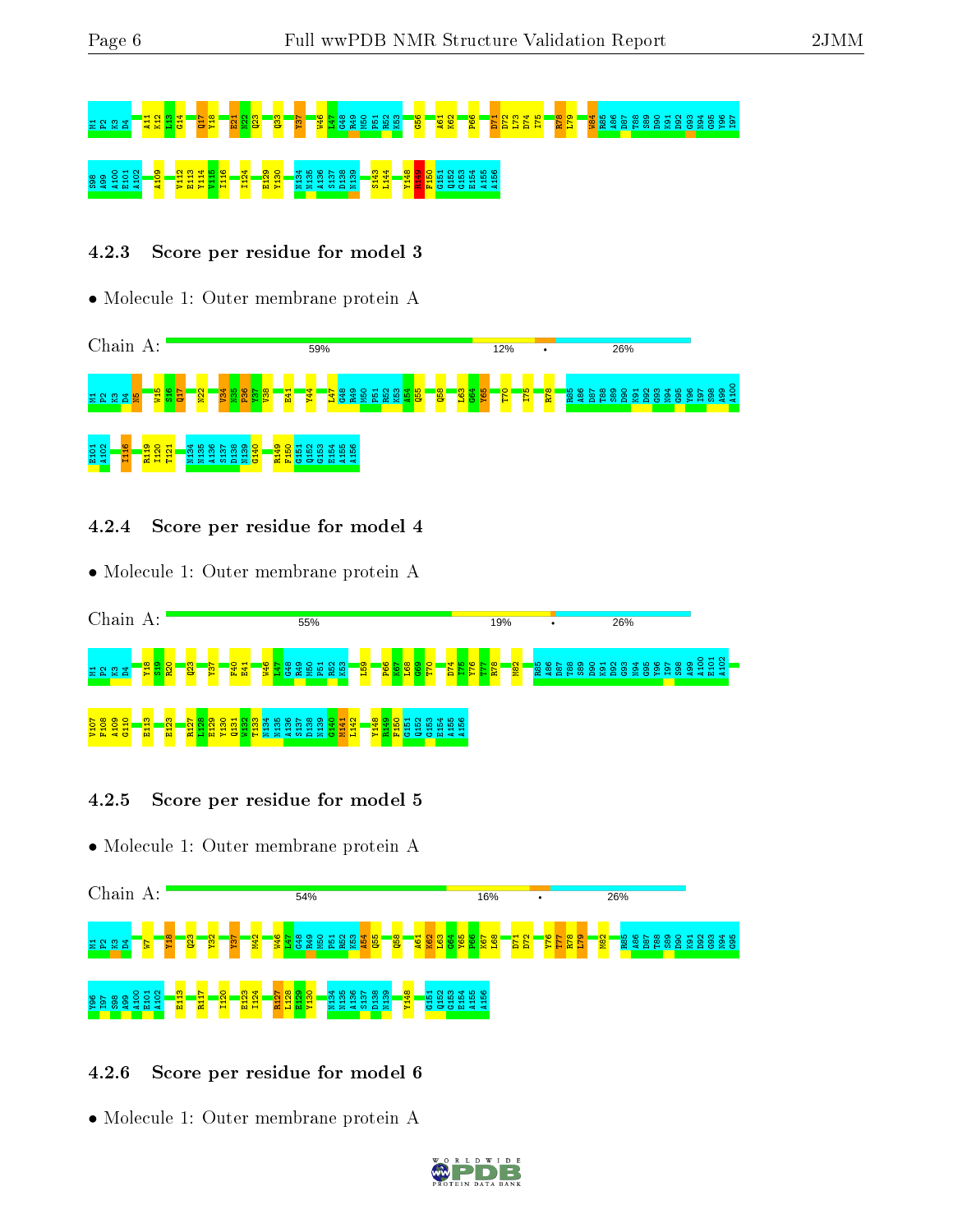

#### 4.2.7 Score per residue for model 7

• Molecule 1: Outer membrane protein A



4.2.8 Score per residue for model 8 (medoid)

• Molecule 1: Outer membrane protein A



## 4.2.9 Score per residue for model 9

• Molecule 1: Outer membrane protein A



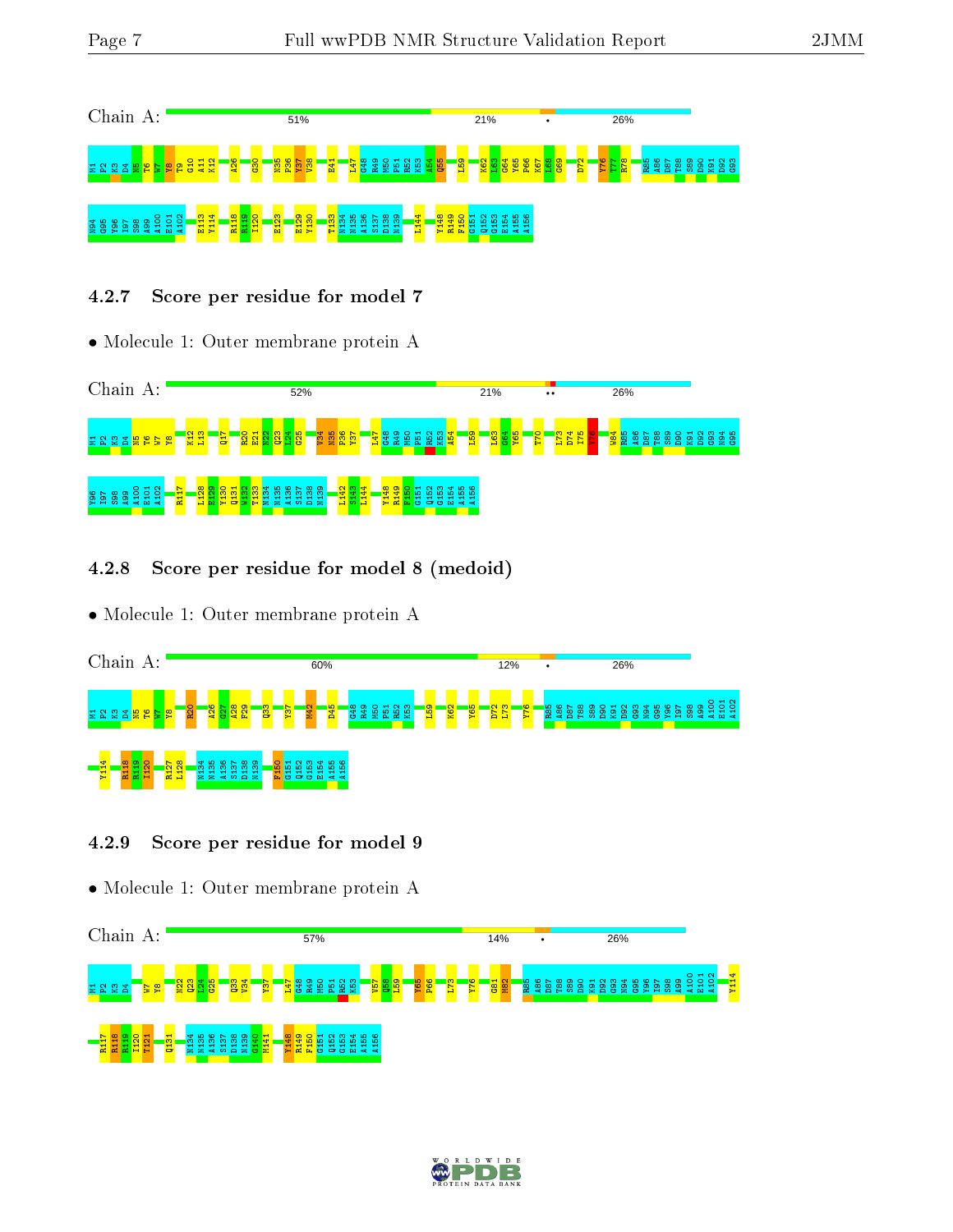#### 4.2.10 Score per residue for model 10

• Molecule 1: Outer membrane protein A



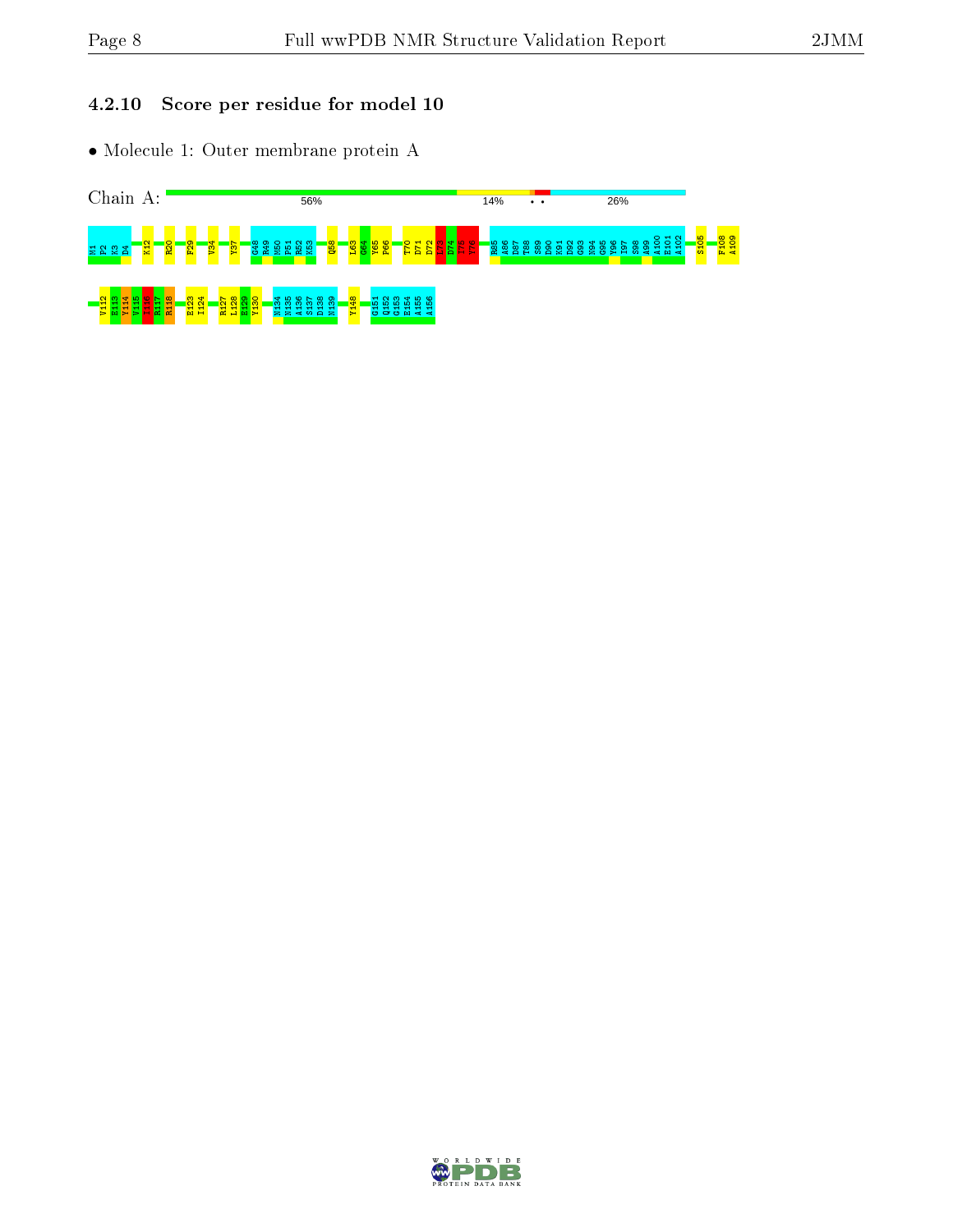# 5 Refinement protocol and experimental data overview  $\widehat{a}$

The models were refined using the following method: torsion angle dynamics, energy minimization.

Of the 160 calculated structures, 10 were deposited, based on the following criterion: *structures* with the lowest energy.

The following table shows the software used for structure solution, optimisation and refinement.

| Software name   Classification |                    | Version |
|--------------------------------|--------------------|---------|
| CYANA                          | structure solution |         |
| <b>GROMACS</b>                 | structure solution |         |
| <b>GROMACS</b>                 | refinement         |         |

The following table shows chemical shift validation statistics as aggregates over all chemical shift files. Detailed validation can be found in section  $6$  of this report.

| Chemical shift file(s)                       | input cs.cif |
|----------------------------------------------|--------------|
| Number of chemical shift lists               |              |
| Total number of shifts                       | 528          |
| Number of shifts mapped to atoms             | 528          |
| Number of unparsed shifts                    |              |
| Number of shifts with mapping errors         |              |
| Number of shifts with mapping warnings       |              |
| Assignment completeness (well-defined parts) |              |

No validations of the models with respect to experimental NMR restraints is performed at this time.

COVALENT-GEOMETRY INFOmissingINFO

## 5.1 Too-close contacts (i)

In the following table, the Non-H and H(model) columns list the number of non-hydrogen atoms and hydrogen atoms in each chain respectively. The H(added) column lists the number of hydrogen atoms added and optimized by MolProbity. The Clashes column lists the number of clashes averaged over the ensemble.

| $\text{Mol}$ |      | $\mid$ Chain $\mid$ Non-H $\mid$ H(model) $\mid$ H(added) $\mid$ Clashes |      |  |
|--------------|------|--------------------------------------------------------------------------|------|--|
|              | 923  | 891                                                                      | 891  |  |
|              | 9230 | 8910                                                                     | 8910 |  |

The all-atom clashscore is defined as the number of clashes found per 1000 atoms (including hydrogen atoms). The all-atom clashscore for this structure is 4.

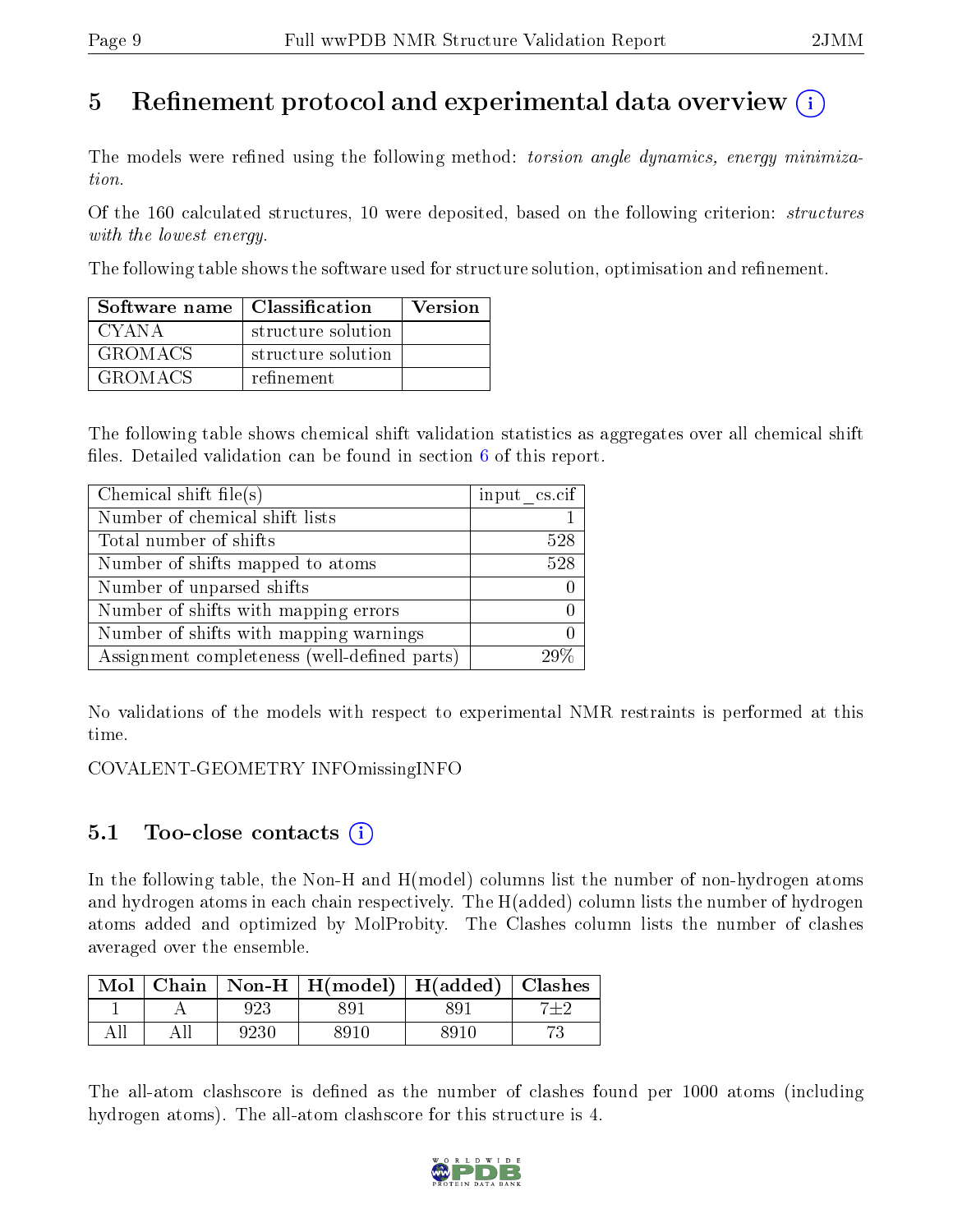|                           |                     |              |             | Models           |                |  |
|---------------------------|---------------------|--------------|-------------|------------------|----------------|--|
| Atom-1                    | Atom-2              | $Clash(\AA)$ | Distance(A) | Worst            | Total          |  |
| 1:A:7:TRP:HB3             | 1: A: 150: PHE: HA  | 0.75         | 1.57        | 1                | 1              |  |
| 1:A:61:ALA:O              | 1:A:78:ARG:HB3      | 0.72         | 1.85        | $\overline{5}$   | $\mathbf{1}$   |  |
| 1: A:62: LYS: HA          | 1:A:78:ARG:CB       | 0.63         | 2.23        | $\bf 5$          | $\mathbf{1}$   |  |
| 1: A:46:TRP:HA            | 1:A:55:GLN:HG3      | 0.62         | 1.71        | $\overline{5}$   | $\mathbf{1}$   |  |
| 1: A: 15: TRP: HA         | 1: A:22: ASN:ND2    | 0.61         | 2.10        | 3                | $\mathbf{1}$   |  |
| 1: A:63:LEU:O             | 1: A:76:TYR:HB3     | 0.60         | 1.96        | $\overline{7}$   | $\overline{2}$ |  |
| 1: A:58: GLN: HE22        | 1:A:78:ARG:NH1      | 0.59         | $1.96\,$    | $\mathbf{1}$     | $\mathbf{1}$   |  |
| 1: A: 123: GLU: O         | 1: A:148:TYR:HA     | 0.58         | 1.98        | 10               | $\overline{2}$ |  |
| 1:A:62:LYS:HA             | 1:A:78:ARG:HB2      | 0.57         | 1.76        | $\overline{5}$   | $\mathbf{1}$   |  |
| 1:A:12:LYS:HB3            | 1:A:144:LEU:O       | 0.56         | 2.00        | $6\phantom{.}6$  | $\overline{2}$ |  |
| 1:A:149:ARG:HD3           | 1:A:149:ARG:H       | 0.56         | 1.61        | $\sqrt{2}$       | $\overline{1}$ |  |
| 1: A:5: ASN: HA           | 1: A:34: VAL:HG22   | 0.54         | 1.79        | $\overline{3}$   | $\mathbf{1}$   |  |
| 1: A:108: PHE:O           | 1:A:131:GLN:HB3     | 0.54         | 2.02        | $\overline{4}$   | $\mathbf{1}$   |  |
| 1: A:65:TYR:HB2           | 1:A:75:ILE:HB       | 0.54         | 1.78        | $\mathbf{3}$     | $\mathbf{1}$   |  |
| 1:A:29:PHE:HB3            | 1: A:42: MET:O      | 0.54         | 2.02        | $\overline{8}$   | $\overline{1}$ |  |
| 1: A:62: LYS: HG2         | 1: A:76:TYR:CD2     | 0.53         | 2.37        | $\boldsymbol{6}$ | $\mathbf{1}$   |  |
| 1:A:61:ALA:O              | 1:A:78:ARG:HA       | 0.51         | 2.05        | $\overline{2}$   | $\mathbf{1}$   |  |
| 1:A:110:GLY:N             | 1:A:131:GLN:HB2     | 0.51         | 2.20        | 4                | $\mathbf 1$    |  |
| 1: A:81: GLY:HA2          | 1:A:105:SER:O       | 0.51         | 2.06        | $\mathbf 1$      | $\mathbf{1}$   |  |
| 1:A:107:VAL:HB            | 1: A: 133: THR: HA  | 0.51         | 1.82        | $\overline{4}$   | $\mathbf{1}$   |  |
| 1: A:57:VAL:O             | 1: A:82:MET:HB3     | 0.51         | 2.06        | 9                | $\overline{1}$ |  |
| 1: A: 131: GLN: HB3       | 1:A:141:MET:HB2     | 0.50         | 1.82        | $\boldsymbol{9}$ | $\mathbf{1}$   |  |
| 1:A:26:ALA:O              | 1:A:45:ASP:HA       | 0.49         | 2.07        | 8                | $\mathbf{1}$   |  |
| 1: A: 7: TRP: O           | 1:A:149:ARG:HA      | 0.49         | 2.06        | $\overline{9}$   | $\overline{2}$ |  |
| 1:A:78:ARG:HB3            | 1:A:109:ALA:HB3     | 0.49         | 1.83        | $\overline{4}$   | $\mathbf{1}$   |  |
| 1: A:38: VAL:HG12         | 1: A:63:LEU:HG      | 0.48         | 1.83        | 3                | $\mathbf{1}$   |  |
| 1:A:78:ARG:HD3            | 1: A:79: LEU: HD13  | 0.48         | 1.85        | $\overline{5}$   | 1              |  |
| 1: A:66:PRO:HA            | 1: A:74: ASP:HA     | 0.48         | 1.86        | $\overline{4}$   | $\overline{2}$ |  |
| 1: A:5: ASN: HA           | 1:A:34:VAL:HA       | 0.47         | 1.86        | $\overline{7}$   | 1              |  |
| 1:A:33:GLN:HE21           | 1: A:62: LYS: HE3   | 0.47         | 1.70        | $\overline{2}$   | $\mathbf{1}$   |  |
| 1:A:131:GLN:HB3           | 1: A:141: MET:HB3   | 0.46         | 1.88        | $\mathbf{1}$     | $\mathbf{1}$   |  |
| $1:\overline{A:72:ASP:O}$ | 1:A:114:TYR:HA      | 0.46         | 2.11        | 10               | $\mathbf{1}$   |  |
| 1: A:9:THR:HA             | 1: A:30: GLY:HA2    | 0.46         | 1.87        | 6                | $\mathbf 1$    |  |
| 1: A:38: VAL:HA           | 1: A:62: LYS:O      | $0.45\,$     | 2.11        | $6\phantom{.}6$  | $\mathbf{1}$   |  |
| 1:A:72:ASP:HB2            | 1: A:114:TYR:CE1    | 0.45         | 2.46        | $\,6\,$          | $\mathbf{1}$   |  |
| 1: A:110: GLY:O           | 1: A: 129: GLU: HA  | 0.45         | 2.12        | $\overline{4}$   | $\overline{1}$ |  |
| 1:A:117:ARG:HD3           | 1: A: 121:THR: HG21 | 0.45         | 1.89        | 9                | 1              |  |
| 1:A:14:GLY:HA2            | 1:A:143:SER:HA      | 0.45         | 1.88        | $\overline{2}$   | $\mathbf{1}$   |  |
| 1:A:74:ASP:HB2            | 1:A:113:GLU:HB2     | 0.45         | 1.89        | $\overline{4}$   | $\mathbf{1}$   |  |
| 1: A:56: GLY:HA3          | 1: A:84:TRP:CD1     | 0.44         | 2.48        | $\overline{2}$   | $\mathbf{1}$   |  |
| 1: A:10: GLY: HA2         | 1: A:148:TYR:CE2    | 0.44         | 2.47        | $6\phantom{.}6$  | $\mathbf{1}$   |  |

All unique clashes are listed below, sorted by their clash magnitude.

Continued on next page...

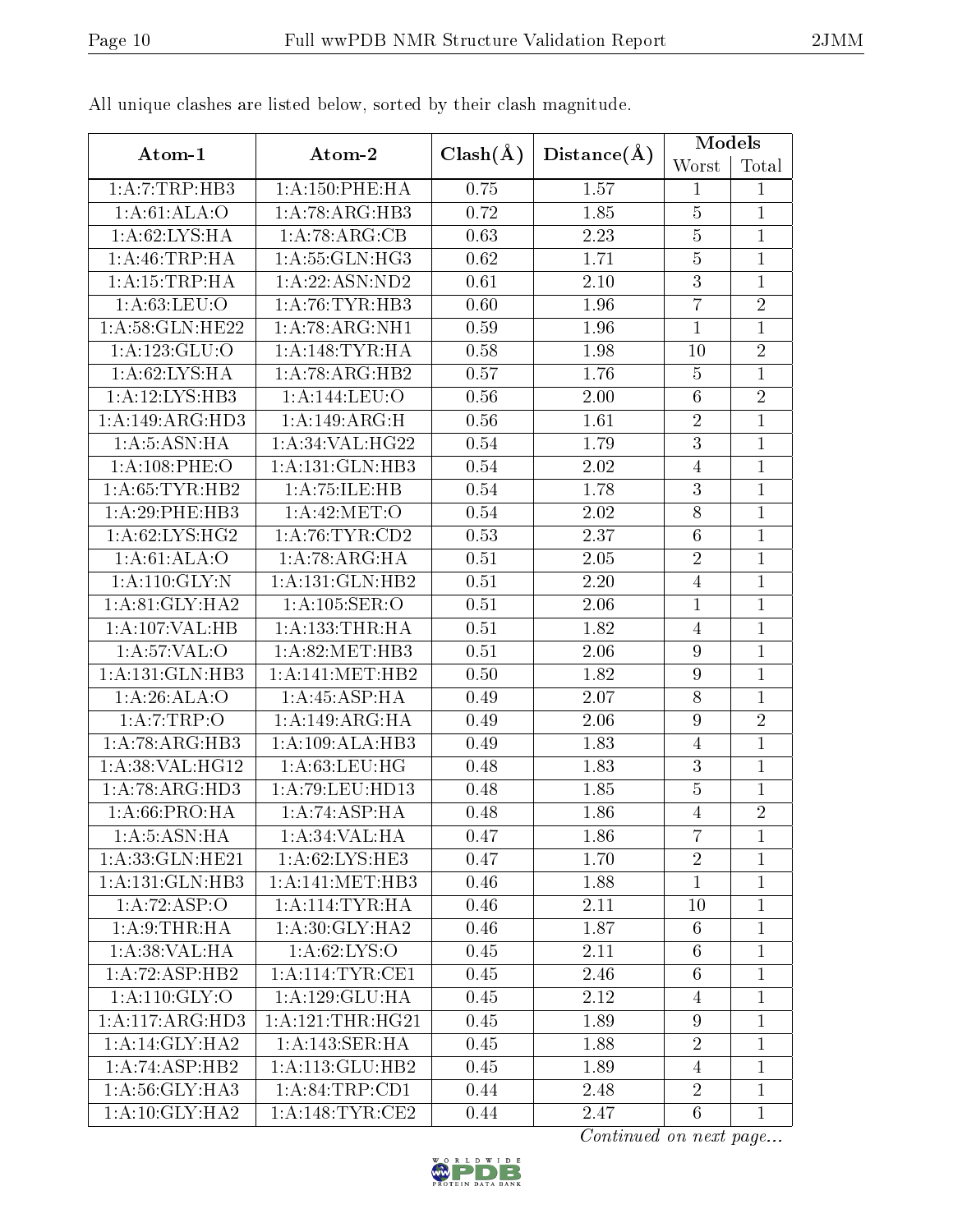|                    |                     | Continued from previous page<br>Models |             |                |                |  |  |  |  |  |  |
|--------------------|---------------------|----------------------------------------|-------------|----------------|----------------|--|--|--|--|--|--|
| Atom-1             | Atom-2              | $Clash(\AA)$                           | Distance(A) | Worst          | Total          |  |  |  |  |  |  |
| 1: A: 75: ILE: HB  | 1:A:112:VAL:HG12    | 0.44                                   | 1.89        | 10             | $\mathbf{1}$   |  |  |  |  |  |  |
| 1: A:58: GLN: HE22 | 1:A:78:ARG:CZ       | 0.43                                   | 2.26        | $\mathbf{1}$   | $\mathbf{1}$   |  |  |  |  |  |  |
| 1:A:72:ASP:O       | 1:A:73:LEU:HB2      | 0.43                                   | 2.13        | 10             | $\mathbf{1}$   |  |  |  |  |  |  |
| 1: A: 35: ASN: HB3 | 1: A:38: VAL:O      | 0.43                                   | 2.13        | 6              | $\mathbf{1}$   |  |  |  |  |  |  |
| 1: A:59: LEU: N    | 1: A:82:MET:HB2     | 0.43                                   | 2.29        | $\overline{9}$ | $\overline{1}$ |  |  |  |  |  |  |
| 1: A:68:LEU:H      | 1:A:68:LEU:HD23     | 0.43                                   | 1.74        | $\overline{4}$ | $\mathbf{1}$   |  |  |  |  |  |  |
| 1:A:129:GLU:HG3    | 1:A:143:SER:HB3     | 0.42                                   | 1.90        | $\overline{2}$ | $\mathbf{1}$   |  |  |  |  |  |  |
| 1:A:47:LEU:HB3     | 1:A:54:ALA:HB3      | 0.42                                   | 1.90        | $\mathbf{1}$   | $\mathbf{1}$   |  |  |  |  |  |  |
| 1: A:37:TYR:HA     | 1: A:64: GLY:O      | 0.42                                   | 2.14        | $\overline{6}$ | $\mathbf{1}$   |  |  |  |  |  |  |
| 1: A:116: ILE: HB  | 1:A:124:ILE:O       | 0.42                                   | 2.15        | 10             | $\mathbf{1}$   |  |  |  |  |  |  |
| 1:A:107:VAL:HB     | 1:A:131:GLN:NE2     | 0.42                                   | 2.29        | 1              | $\mathbf{1}$   |  |  |  |  |  |  |
| 1: A:35: ASN:H     | 1:A:36:PRO:CD       | 0.42                                   | 2.27        | $\overline{7}$ | $\overline{1}$ |  |  |  |  |  |  |
| 1:A:120:ILE:HD12   | 1: A:120: ILE:H     | 0.42                                   | 1.75        | 3              | $\mathbf{1}$   |  |  |  |  |  |  |
| 1: A:67:LYS:HD3    | 1: A:68:LEU:H       | 0.42                                   | 1.74        | $\overline{5}$ | $\mathbf{1}$   |  |  |  |  |  |  |
| 1:A:124:ILE:HG12   | 1: A:148:TYR:CE2    | 0.41                                   | 2.50        | $\overline{5}$ | $\mathbf{1}$   |  |  |  |  |  |  |
| 1: A: 73: LEU: HB3 | 1: A: 114: TYR: CE2 | 0.41                                   | 2.51        | $\overline{8}$ | $\mathbf{1}$   |  |  |  |  |  |  |
| 1:A:109:ALA:HA     | 1: A: 130: TYR: O   | 0.41                                   | 2.16        | $\overline{2}$ | $\overline{2}$ |  |  |  |  |  |  |
| 1: A:62:LYS:HD3    | 1:A:127:ARG:HH21    | 0.41                                   | 1.75        | $\overline{8}$ | $\mathbf{1}$   |  |  |  |  |  |  |
| 1: A:59: LEU:H     | 1: A:82:MET:HB2     | 0.41                                   | 1.75        | 9              | $\overline{1}$ |  |  |  |  |  |  |
| 1:A:123:GLU:HB2    | 1: A:148: TYR: CZ   | 0.40                                   | 2.52        | $\overline{4}$ | $\mathbf{1}$   |  |  |  |  |  |  |
| 1: A:6:THR:HA      | 1:A:149:ARG:HB3     | 0.40                                   | 1.91        | $\overline{6}$ | $\mathbf{1}$   |  |  |  |  |  |  |
| 1: A:6:THR:HA      | 1:A:150:PHE:CZ      | 0.40                                   | 2.51        | 8              | $\mathbf{1}$   |  |  |  |  |  |  |
| 1:A:66:PRO:HA      | 1:A:74:ASP:OD2      | 0.40                                   | 2.17        | $\overline{1}$ | $\mathbf{1}$   |  |  |  |  |  |  |
| 1:A:75:ILE:HG22    | 1:A:112:VAL:HG22    | 0.40                                   | 1.93        | $\overline{2}$ | $\overline{1}$ |  |  |  |  |  |  |
| 1: A:63:LEU:HG     | 1: A:77:THR:O       | 0.40                                   | 2.17        | $\overline{5}$ | $\mathbf{1}$   |  |  |  |  |  |  |
| 1:A:6:THR:HB       | 1: A:8:TYR:CE2      | 0.40                                   | 2.52        | $\overline{7}$ | $\overline{1}$ |  |  |  |  |  |  |

## 5.2 Torsion angles (i)

#### 5.2.1 Protein backbone (i)

In the following table, the Percentiles column shows the percent Ramachandran outliers of the chain as a percentile score with respect to all PDB entries followed by that with respect to all NMR entries. The Analysed column shows the number of residues for which the backbone conformation was analysed and the total number of residues.

| Mol | Chain | Analysed        | Favoured           | Allowed            | Outliers         | Percentiles |
|-----|-------|-----------------|--------------------|--------------------|------------------|-------------|
|     |       | $116/156$ (74%) | $96\pm4(82\pm3\%)$ | $13\pm3(11\pm3\%)$ | $7\pm2(6\pm2\%)$ |             |
| All |       | 1160/1560(74%)  | 957(82%)           | 130 $(11\%)$       | 73 (6\%)         | 10          |

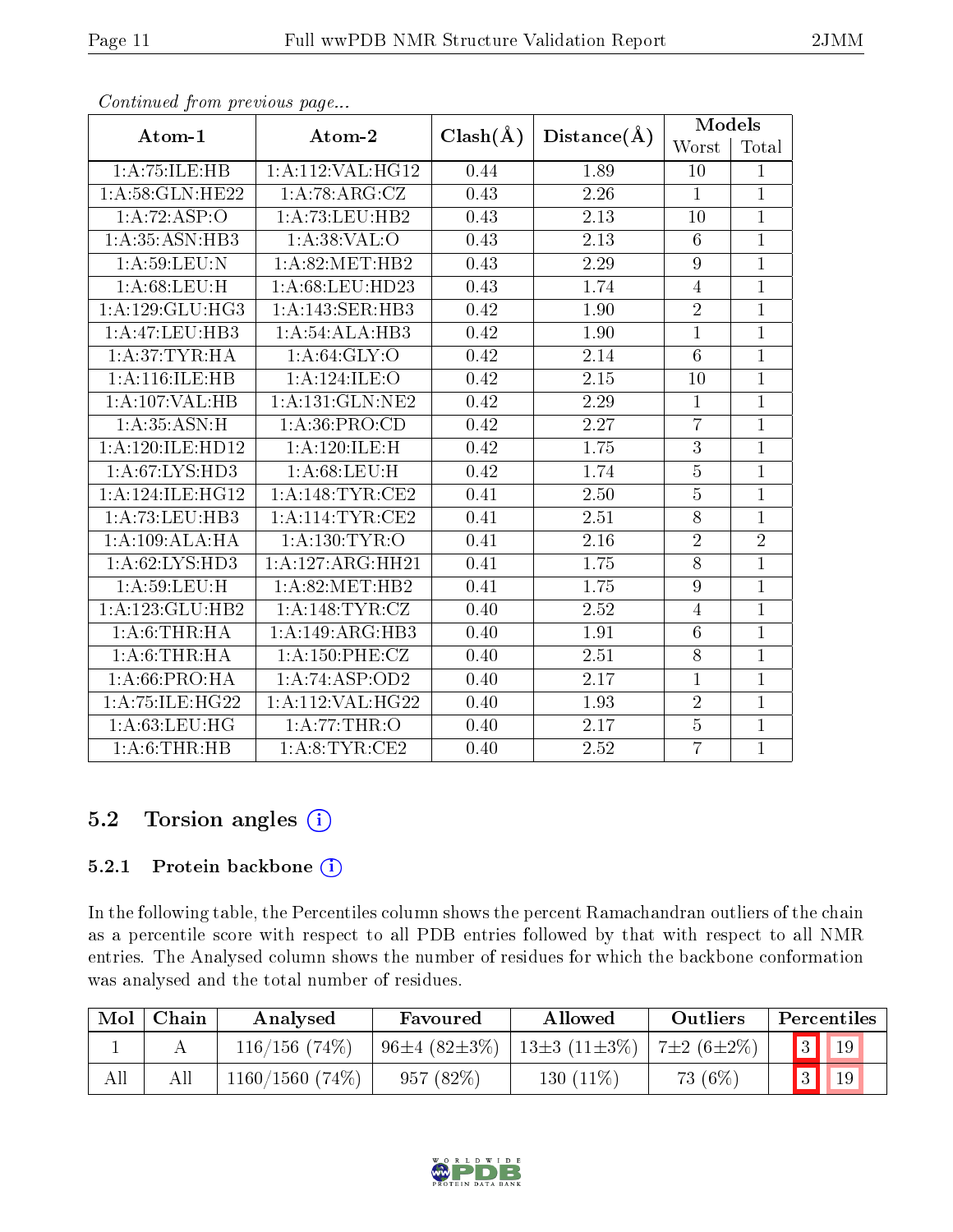| Mol            | Chain              | Res              | Type                      | Models (Total) |
|----------------|--------------------|------------------|---------------------------|----------------|
| $\overline{1}$ | $\overline{\rm A}$ | $\overline{37}$  | $\overline{\text{TYR}}$   | $\overline{7}$ |
| $\mathbf{1}$   | $\overline{\rm A}$ | $\overline{150}$ | PHE                       | $\overline{5}$ |
| $\overline{1}$ | $\overline{\rm A}$ | 116              | ILE                       | $\overline{4}$ |
| $\overline{1}$ | $\overline{\rm A}$ | 120              | <b>ILE</b>                | $\overline{4}$ |
| $\overline{1}$ | $\overline{\rm A}$ | $\overline{118}$ | $\overline{\rm{ARG}}$     | $\overline{3}$ |
| $\overline{1}$ | $\overline{\rm A}$ | 66               | $\overline{\text{PRO}}$   | $\overline{3}$ |
| $\overline{1}$ | $\overline{\rm A}$ | $\overline{71}$  | $\overline{\text{ASP}}$   | $\overline{3}$ |
| $\overline{1}$ | $\overline{\rm A}$ | $\overline{23}$  | $\overline{\text{GLN}}$   | $\overline{3}$ |
| $\overline{1}$ | $\overline{\rm A}$ | $\overline{72}$  | $\overline{\text{ASP}}$   | $\overline{3}$ |
| $\overline{1}$ | $\overline{\rm A}$ | $\overline{70}$  | <b>THR</b>                | $\overline{3}$ |
| $\mathbf{1}$   | $\overline{\rm A}$ | $\overline{20}$  | $\overline{\rm ARG}$      | $\overline{3}$ |
| $\overline{1}$ | $\overline{\rm A}$ | $\overline{18}$  | <b>TYR</b>                | $\overline{2}$ |
| $\overline{1}$ | $\overline{\rm A}$ | $\overline{121}$ | <b>THR</b>                | $\overline{2}$ |
| $\overline{1}$ | $\overline{\rm A}$ | 34               | <b>VAL</b>                | $\overline{2}$ |
| $\overline{1}$ | $\overline{\rm A}$ | $\overline{55}$  | $\overline{\text{GLN}}$   | $\overline{2}$ |
| $\overline{1}$ | $\overline{\rm A}$ | $\overline{5}4$  | ALA                       | $\overline{2}$ |
| $\overline{1}$ | $\overline{\rm A}$ | $\overline{69}$  | $\overline{\text{GLY}}$   | $\overline{2}$ |
| $\overline{1}$ | $\overline{\rm A}$ | 133              | <b>THR</b>                | $\overline{2}$ |
| $\overline{1}$ | $\overline{\rm A}$ | $\overline{17}$  | $\overline{\text{GLN}}$   | $\overline{2}$ |
| $\overline{1}$ | $\overline{\rm A}$ | 25               | $\overline{\text{GLY}}$   | $\overline{2}$ |
| $\overline{1}$ | $\overline{\rm A}$ | $\overline{8}$   | <b>TYR</b>                | $\overline{1}$ |
| $\overline{1}$ | $\overline{\rm A}$ | $\overline{73}$  | LEU                       | $\overline{1}$ |
| $\mathbf{1}$   | $\overline{\rm A}$ | 35               | $\overline{\mathrm{ASN}}$ | $\mathbf{1}$   |
| $\overline{1}$ | $\overline{\rm A}$ | $\overline{26}$  | $\overline{\text{ALA}}$   | $\overline{1}$ |
| $\overline{1}$ | $\overline{\rm A}$ | $\overline{117}$ | $\overline{\rm ARG}$      | $\overline{1}$ |
| $\mathbf{1}$   | $\overline{\rm A}$ | 140              | $\overline{\text{GLY}}$   | $\mathbf{1}$   |
| $\overline{1}$ | $\overline{\rm A}$ | $\overline{22}$  | <b>ASN</b>                | $\overline{1}$ |
| $\mathbf{1}$   | $\overline{\rm A}$ | $\overline{5}$   | <b>ASN</b>                | $\overline{1}$ |
| $\overline{1}$ | $\overline{\rm A}$ | $\overline{67}$  | $\overline{\text{LYS}}$   | $\overline{1}$ |
| $\mathbf{1}$   | $\overline{\rm A}$ | 123              | $\overline{\mathrm{GLU}}$ | $\mathbf{1}$   |
| $\overline{1}$ | $\overline{\rm A}$ | $\overline{65}$  | <b>TYR</b>                | $\mathbf{1}$   |
| $\overline{1}$ | $\overline{\rm A}$ | 47               | LEU                       | $\mathbf{1}$   |
| $\overline{1}$ | $\overline{\rm A}$ | $\overline{21}$  | $\overline{\text{GLU}}$   | $\overline{1}$ |
| $\overline{1}$ | $\overline{\rm A}$ | $\overline{36}$  | $\overline{\text{PRO}}$   | $\overline{1}$ |

All 34 unique Ramachandran outliers are listed below. They are sorted by the frequency of occurrence in the ensemble.

#### 5.2.2 Protein sidechains (i)

In the following table, the Percentiles column shows the percent sidechain outliers of the chain as a percentile score with respect to all PDB entries followed by that with respect to all NMR entries. The Analysed column shows the number of residues for which the sidechain conformation was analysed and the total number of residues.

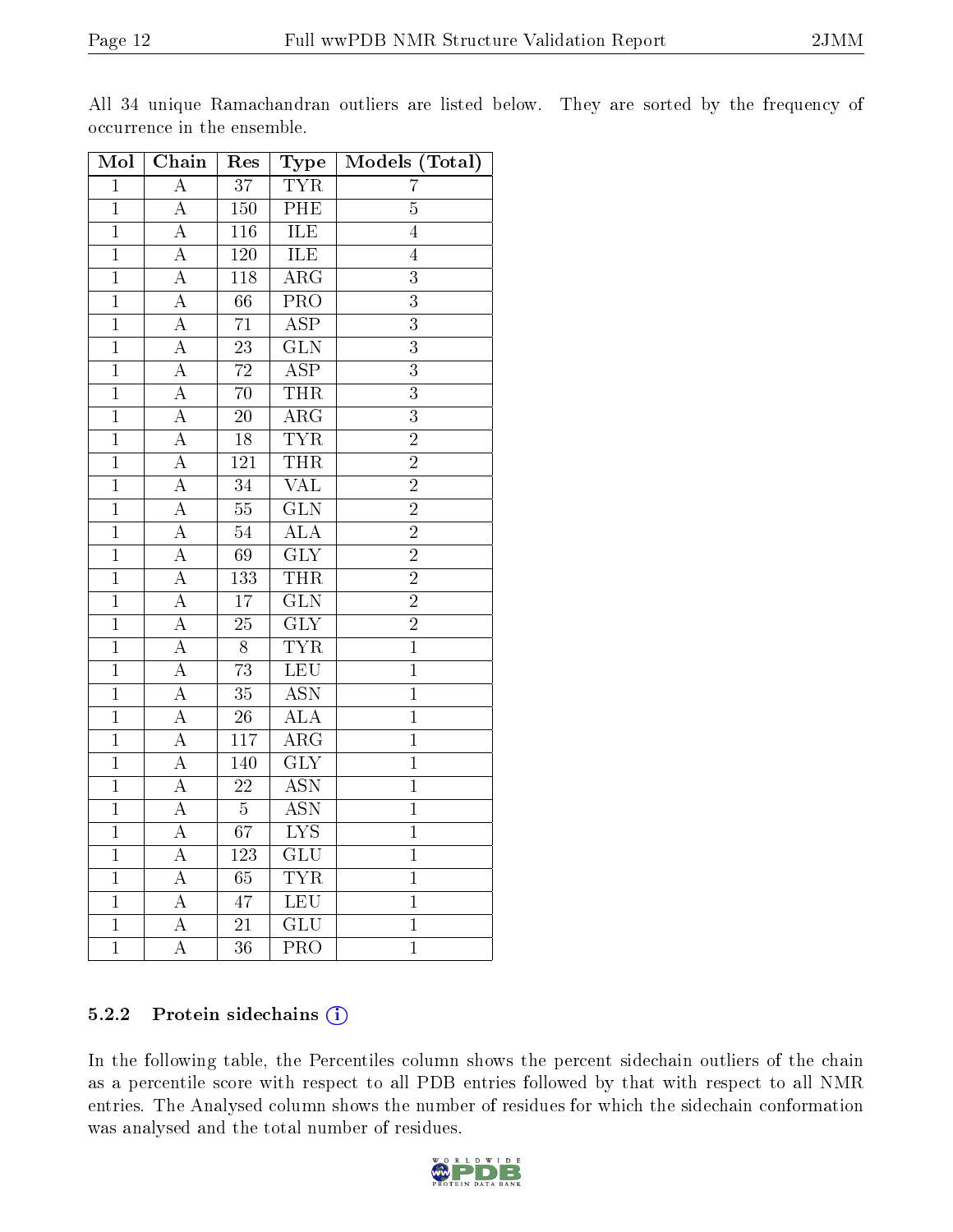| Mol | Chain | Analysed      | <b>Rotameric</b>                                           | Outliers   | $\parallel$ Percentiles                    |
|-----|-------|---------------|------------------------------------------------------------|------------|--------------------------------------------|
|     |       | 92/120(77%)   | $\mid 83 \pm 3 \ (90 \pm 3\%) \mid 9 \pm 3 \ (10 \pm 3\%)$ |            | $\parallel$ 11 $\parallel$ 57              |
| All | All   | 920/1200(77%) | 829 (90\%)                                                 | $91(10\%)$ | $\blacksquare$ 11 h $\blacksquare$<br>.157 |

All 49 unique residues with a non-rotameric sidechain are listed below. They are sorted by the frequency of occurrence in the ensemble.

| Mol            | Chain              | Res              | Type                    | Models (Total) |
|----------------|--------------------|------------------|-------------------------|----------------|
| $\overline{1}$ | $\overline{A}$     | 128              | <b>LEU</b>              | $\overline{5}$ |
| $\mathbf{1}$   | А                  | $59\,$           | <b>LEU</b>              | $\overline{5}$ |
| $\overline{1}$ | A                  | 73               | <b>LEU</b>              | $\overline{4}$ |
| $\overline{1}$ | $\boldsymbol{A}$   | 127              | $\overline{\text{ARG}}$ | $\overline{4}$ |
| $\overline{1}$ | $\boldsymbol{A}$   | $118\,$          | $\rm{ARG}$              | 3              |
| $\overline{1}$ | $\overline{A}$     | 113              | $\overline{\text{GLU}}$ | $\overline{3}$ |
| $\overline{1}$ | A                  | 82               | $\overline{\text{MET}}$ | $\overline{3}$ |
| $\overline{1}$ | $\boldsymbol{A}$   | 142              | <b>LEU</b>              | $\overline{3}$ |
| $\mathbf{1}$   | $\overline{\rm A}$ | 41               | GLU                     | $\overline{3}$ |
| $\mathbf{1}$   | A                  | $47\,$           | <b>LEU</b>              | 3              |
| $\mathbf{1}$   | $\overline{A}$     | $58\,$           | $\overline{\text{GLN}}$ | $\overline{3}$ |
| $\mathbf{1}$   | $\boldsymbol{A}$   | $76\,$           | <b>TYR</b>              | $\overline{2}$ |
| $\mathbf{1}$   | $\overline{\rm A}$ | $\overline{13}$  | <b>LEU</b>              | $\overline{2}$ |
| $\overline{1}$ | $\overline{A}$     | 116              | <b>ILE</b>              | $\overline{2}$ |
| $\mathbf{1}$   | $\overline{A}$     | 37               | <b>TYR</b>              | $\overline{2}$ |
| $\overline{1}$ | $\overline{\rm A}$ | 42               | $\overline{\text{MET}}$ | $\overline{2}$ |
| $\mathbf{1}$   | $\overline{A}$     | 78               | $\overline{\rm{ARG}}$   | $\overline{2}$ |
| $\overline{1}$ | $\overline{\rm A}$ | 79               | <b>LEU</b>              | $\overline{2}$ |
| $\mathbf{1}$   | $\rm A$            | $\overline{12}$  | $\overline{LYS}$        | $\overline{2}$ |
| $\mathbf{1}$   | A                  | 149              | $\overline{\rm{ARG}}$   | $\overline{2}$ |
| $\mathbf{1}$   | $\overline{A}$     | 23               | $\overline{\text{GLN}}$ | $\overline{2}$ |
| $\overline{1}$ | $\boldsymbol{A}$   | 131              | $\overline{\text{GLN}}$ | $\overline{2}$ |
| $\overline{1}$ | $\overline{A}$     | $\overline{144}$ | LEU                     | $\overline{2}$ |
| $\overline{1}$ | A                  | 84               | TRP                     | $\overline{2}$ |
| $\mathbf{1}$   | $\boldsymbol{A}$   | 65               | <b>TYR</b>              | $\overline{2}$ |
| $\mathbf{1}$   | A                  | 44               | <b>TYR</b>              | $\overline{1}$ |
| $\overline{1}$ | $\boldsymbol{A}$   | 18               | $\overline{\text{TYR}}$ | $\overline{1}$ |
| $\overline{1}$ | A                  | 62               | $\overline{\text{LYS}}$ | $\mathbf{1}$   |
| $\mathbf{1}$   | А                  | 46               | TRP                     | $\mathbf{1}$   |
| 1              | A                  | 75               | ILE                     | 1              |
| $\mathbf{1}$   | А                  | 55               | <b>GLN</b>              | $\mathbf 1$    |
| $\mathbf{1}$   | A                  | 29               | PHE                     | $\mathbf{1}$   |
| $\overline{1}$ | $\overline{\rm A}$ | $\overline{33}$  | $\overline{\text{GLN}}$ | $\mathbf{1}$   |
| $\mathbf{1}$   | А                  | 40               | <b>PHE</b>              | 1              |
| $\mathbf{1}$   | $\overline{\rm A}$ | 32               | <b>TYR</b>              | $\mathbf{1}$   |
| $\mathbf{1}$   | A                  | 148              | <b>TYR</b>              | $\mathbf 1$    |

Continued on next page...

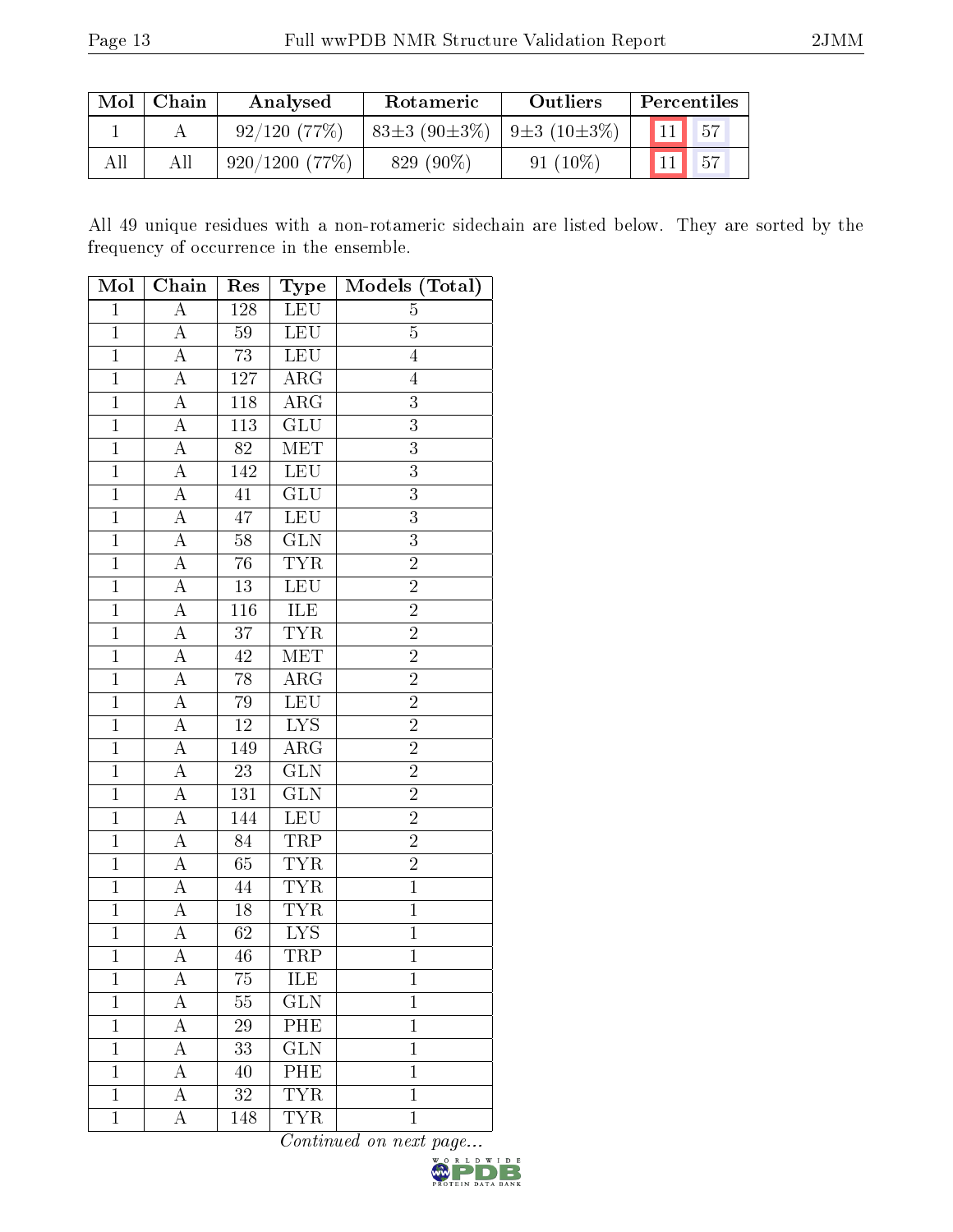| Mol          | Chain | Res | <b>Type</b> | Models (Total) |
|--------------|-------|-----|-------------|----------------|
| 1            | А     | 141 | <b>MET</b>  | 1              |
| 1            | А     | 119 | $\rm{ARG}$  | 1              |
| 1            | А     | 70  | THR         | $\mathbf{1}$   |
| 1            | А     | 150 | PHE         | $\mathbf{1}$   |
| $\mathbf{1}$ | А     | 74  | ASP         | 1              |
| $\mathbf{1}$ | A     | 124 | ILE         | $\mathbf{1}$   |
| 1            | А     | 120 | <b>ILE</b>  | 1              |
| 1            | А     | 17  | <b>GLN</b>  | $\mathbf{1}$   |
| 1            | А     | 21  | GLU         | 1              |
| 1            | A     | 129 | GLU         | 1              |
| 1            | А     | 105 | <b>SER</b>  | 1              |
| 1            | Α     | 108 | PHE         | $\mathbf{1}$   |
| 1            | А     | 5   | <b>ASN</b>  | 1              |

Continued from previous page...

#### 5.2.3 RNA [O](https://www.wwpdb.org/validation/2017/NMRValidationReportHelp#rna)i

There are no RNA molecules in this entry.

#### 5.3 Non-standard residues in protein, DNA, RNA chains (i)

There are no non-standard protein/DNA/RNA residues in this entry.

#### 5.4 Carbohydrates (i)

There are no carbohydrates in this entry.

#### 5.5 Ligand geometry (i)

There are no ligands in this entry.

## 5.6 [O](https://www.wwpdb.org/validation/2017/NMRValidationReportHelp#nonstandard_residues_and_ligands)ther polymers (i)

There are no such molecules in this entry.

## 5.7 Polymer linkage issues (i)

There are no chain breaks in this entry.

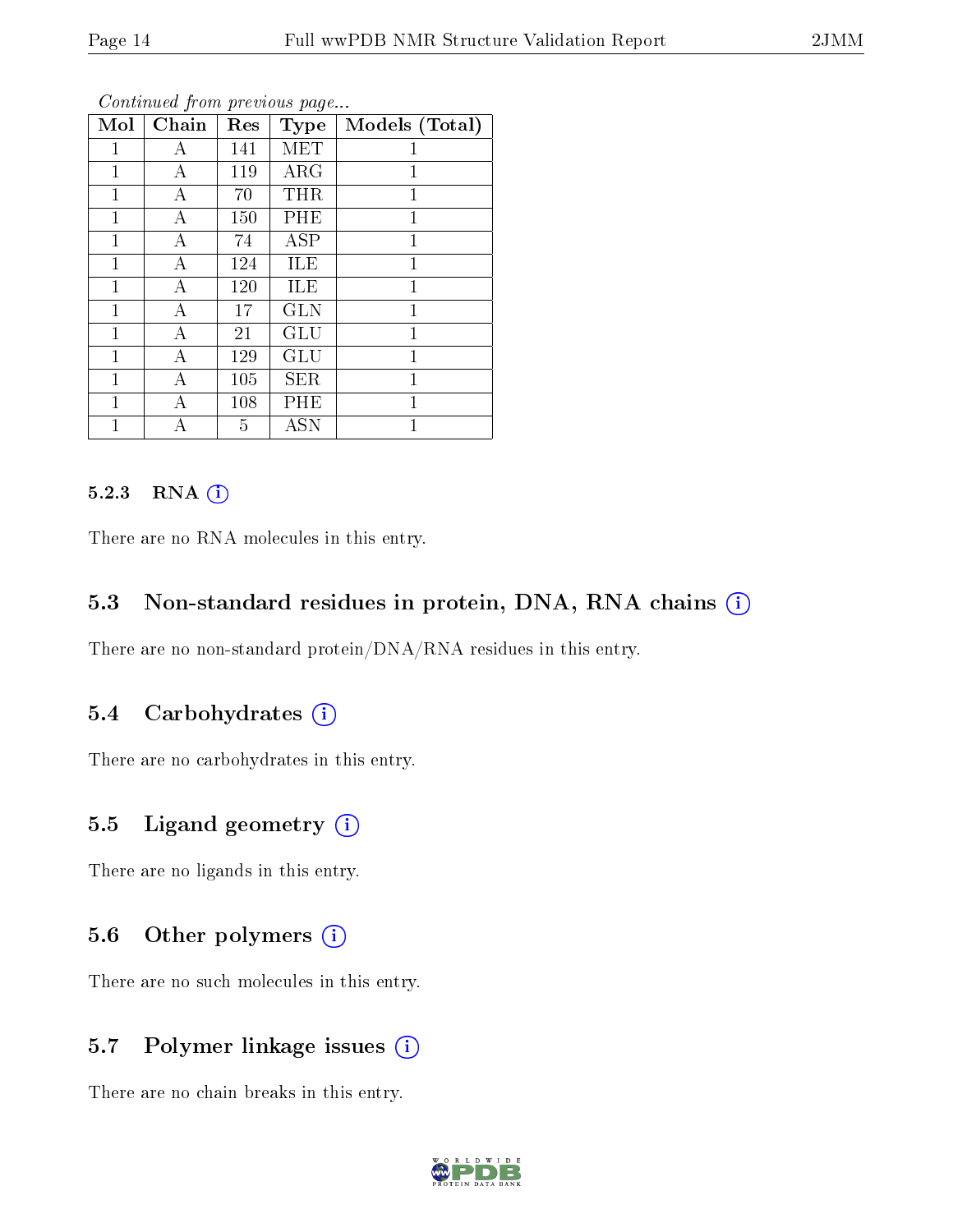# <span id="page-14-0"></span>6 Chemical shift validation  $\binom{1}{k}$

The completeness of assignment taking into account all chemical shift lists is 29% for the welldefined parts and  $28\%$  for the entire structure.

## 6.1 Chemical shift list 1

File name: input\_cs.cif

Chemical shift list name: *assigned\_chem\_shift\_list\_1* 

#### 6.1.1 Bookkeeping (i)

The following table shows the results of parsing the chemical shift list and reports the number of nuclei with statistically unusual chemical shifts.

| Total number of shifts                  | 528 |
|-----------------------------------------|-----|
| Number of shifts mapped to atoms        | 528 |
| Number of unparsed shifts               |     |
| Number of shifts with mapping errors    |     |
| Number of shifts with mapping warnings  |     |
| Number of shift outliers (ShiftChecker) |     |

#### 6.1.2 Chemical shift referencing  $(i)$

The following table shows the suggested chemical shift referencing corrections.

| <b>Nucleus</b>      |      | # values   Correction $\pm$ precision, ppm | Suggested action        |
|---------------------|------|--------------------------------------------|-------------------------|
| ${}^{13}C_{\alpha}$ | 111  | $0.79 \pm 0.08$                            | Should be applied       |
| ${}^{13}C_{\beta}$  | 9 I  | $0.18 \pm 0.10$                            | None needed $(0.5 ppm)$ |
| $13\text{C}$        | 106. | $1.02 \pm 0.10$                            | Should be applied       |
| $15\,\mathrm{N}$    | 110  | $-0.27 \pm 0.60$                           | None needed $(0.5 ppm)$ |

#### 6.1.3 Completeness of resonance assignments  $(i)$

The following table shows the completeness of the chemical shift assignments for the well-defined regions of the structure. The overall completeness is 29%, i.e. 413 atoms were assigned a chemical shift out of a possible 1415. 0 out of 20 assigned methyl groups (LEU and VAL) were assigned stereospecifically.

|           | $\rm Total$       |                   | $13\Omega$      | 15 N        |
|-----------|-------------------|-------------------|-----------------|-------------|
| Backbone  | $341/572(60\%)$   | $86/228$ $(38\%)$ | 169/232(73%)    | 86/112(77%) |
| Sidechain | $72/667$ $(11\%)$ | $0/391(0\%)$      | $72/243$ (30\%) | $0/33(0\%)$ |

Continued on next page...